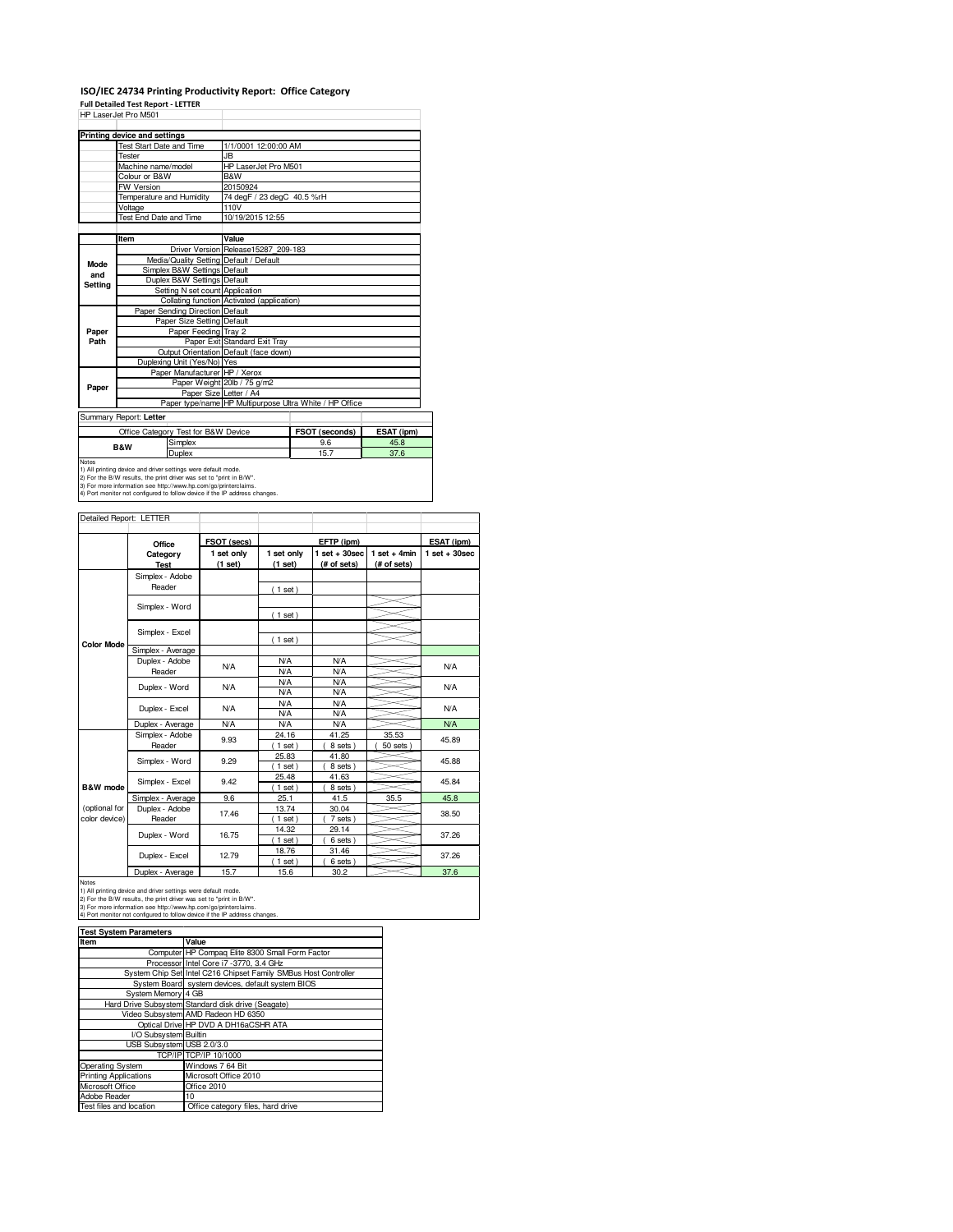# **ISO/IEC 24734 Printing Productivity Report: Office Category Full Detailed Test Report - A4**

| HP LaserJet Pro M501                |                                 |                                         |                                                         |            |  |  |
|-------------------------------------|---------------------------------|-----------------------------------------|---------------------------------------------------------|------------|--|--|
|                                     |                                 |                                         |                                                         |            |  |  |
|                                     | Printing device and settings    |                                         |                                                         |            |  |  |
|                                     | Test Start Date and Time        | 1/1/0001 12:00:00 AM                    |                                                         |            |  |  |
|                                     | <b>Tester</b>                   | <b>JB</b>                               |                                                         |            |  |  |
|                                     | Machine name/model              | HP LaserJet Pro M501                    |                                                         |            |  |  |
|                                     | Colour or B&W                   | <b>R&amp;W</b>                          |                                                         |            |  |  |
|                                     | <b>FW Version</b>               | 20150924                                |                                                         |            |  |  |
|                                     | Temperature and Humidity        | 74 degF / 23 degC 40.5 %rH              |                                                         |            |  |  |
|                                     | Voltage                         | 110V                                    |                                                         |            |  |  |
|                                     | Test End Date and Time          | 10/19/2015 12:55                        |                                                         |            |  |  |
|                                     | Item                            | Value                                   |                                                         |            |  |  |
|                                     |                                 | Driver Version Release15287 209-183     |                                                         |            |  |  |
|                                     |                                 | Media/Quality Setting Default / Default |                                                         |            |  |  |
| Mode                                | Simplex B&W Settings Default    |                                         |                                                         |            |  |  |
| and                                 | Duplex B&W Settings Default     |                                         |                                                         |            |  |  |
| Setting                             |                                 | Setting N set count Application         |                                                         |            |  |  |
|                                     |                                 |                                         | Collating function Activated (application)              |            |  |  |
|                                     | Paper Sending Direction Default |                                         |                                                         |            |  |  |
|                                     | Paper Size Setting Default      |                                         |                                                         |            |  |  |
| Paper                               |                                 | Paper Feeding Tray 2                    |                                                         |            |  |  |
| Path                                |                                 | Paper Exit Standard Exit Tray           |                                                         |            |  |  |
|                                     |                                 | Output Orientation Default (face down)  |                                                         |            |  |  |
|                                     | Duplexing Unit (Yes/No) Yes     |                                         |                                                         |            |  |  |
|                                     |                                 | Paper Manufacturer HP / Xerox           |                                                         |            |  |  |
| Paper                               |                                 | Paper Weight 20lb / 75 g/m2             |                                                         |            |  |  |
|                                     |                                 | Paper Size Letter / A4                  |                                                         |            |  |  |
|                                     |                                 |                                         | Paper type/name HP Multipurpose Ultra White / HP Office |            |  |  |
|                                     | Summary Report: A4              |                                         |                                                         |            |  |  |
| Office Category Test for B&W Device |                                 |                                         | FSOT (seconds)                                          | ESAT (ipm) |  |  |
| Simplex<br><b>B&amp;W</b><br>Duplex |                                 |                                         | 9.9                                                     | 43.3       |  |  |
|                                     |                                 |                                         | 13.5                                                    | 35.4       |  |  |

| Detailed Report: A4 |                           |                       |                          |                                  |                               |                 |
|---------------------|---------------------------|-----------------------|--------------------------|----------------------------------|-------------------------------|-----------------|
|                     | Office                    | FSOT (secs)           |                          | EFTP (ipm)                       |                               | ESAT (ipm)      |
|                     | Category<br><b>Test</b>   | 1 set only<br>(1 set) | 1 set only<br>(1 set)    | $1$ set $+30$ sec<br>(# of sets) | $1$ set + 4min<br>(# of sets) | $1$ set + 30sec |
|                     | Simplex - Adobe<br>Reader |                       | (1 set)                  |                                  |                               |                 |
|                     | Simplex - Word            |                       | (1 set)                  |                                  |                               |                 |
| Colour<br>Mode      | Simplex - Excel           |                       | (1 set)                  |                                  |                               |                 |
|                     | Simplex - Average         |                       |                          |                                  |                               |                 |
|                     | Duplex - Adobe<br>Reader  | <b>N/A</b>            | <b>N/A</b><br><b>N/A</b> | <b>N/A</b><br><b>N/A</b>         |                               | <b>N/A</b>      |
|                     | Duplex - Word             | <b>N/A</b>            | <b>N/A</b><br><b>N/A</b> | <b>N/A</b><br><b>N/A</b>         |                               | <b>N/A</b>      |
|                     | Duplex - Excel            | N/A                   | <b>N/A</b><br><b>N/A</b> | <b>N/A</b><br><b>N/A</b>         |                               | N/A             |
|                     | Duplex - Average          | <b>N/A</b>            | <b>N/A</b>               | <b>N/A</b>                       |                               | <b>N/A</b>      |
|                     | Simplex - Adobe<br>Reader | 10.24                 | 23.43<br>$1$ set         | 38.62<br>7 sets)                 | 36.17<br>48 sets              | 43.33           |
|                     | Simplex - Word            | 9.61                  | 24.97<br>$1$ set)        | 39.23<br>7 sets)                 |                               | 43.32           |
| B&W mode            | Simplex - Excel           | 9.72                  | 24.69<br>$1$ set)        | 39.07<br>7 sets)                 |                               | 43.29           |
|                     | Simplex - Average         | 9.9                   | 24.3                     | 38.9                             | 36.1                          | 43.3            |
| (optional for       | Duplex - Adobe            | 10.01                 | 17.32                    | 29.74                            |                               | OF AC           |

 $(6 \text{ sets})$ <br> $27.96$ 

35.46

35.46 35.50

 $(6 \text{ sets})$ <br> $30.18$ 

1 set ) ( 6 sets )<br>17.8 29.2

 $(1 \text{ set})$ <br>18.16  $\frac{(1 \text{ set})}{17.98}$ <br>(1 set) 13.34 Duplex - Adobe Reader Duplex - Word Duplex - Excel 13.21

(optional for color device)

Duplex - Average | 13.5 | 17.8 | 29.2 |<br>
1) All printing device and driver settings were default mode.<br>
2) For the B/W results, the print driver was set to "print in B/W".<br>
3) For more information see http://www.hp.com/go

| <b>Test System Parameters</b> |                                                                 |  |  |  |
|-------------------------------|-----------------------------------------------------------------|--|--|--|
| Item                          | Value                                                           |  |  |  |
|                               | Computer HP Compag Elite 8300 Small Form Factor                 |  |  |  |
|                               | Processor Intel Core i7 -3770, 3.4 GHz                          |  |  |  |
|                               | System Chip Set Intel C216 Chipset Family SMBus Host Controller |  |  |  |
|                               | System Board system devices, default system BIOS                |  |  |  |
| System Memory 4 GB            |                                                                 |  |  |  |
|                               | Hard Drive Subsystem Standard disk drive (Seagate)              |  |  |  |
|                               | Video Subsystem AMD Radeon HD 6350                              |  |  |  |
|                               | Optical Drive HP DVD A DH16aCSHR ATA                            |  |  |  |
| I/O Subsystem Builtin         |                                                                 |  |  |  |
| USB Subsystem USB 2.0/3.0     |                                                                 |  |  |  |
|                               | TCP/IP TCP/IP 10/1000                                           |  |  |  |
| <b>Operating System</b>       | Windows 7 64 Bit                                                |  |  |  |
| <b>Printing Applications</b>  | Microsoft Office 2010                                           |  |  |  |
| Microsoft Office              | Office 2010                                                     |  |  |  |
| Adobe Reader                  | 10                                                              |  |  |  |
| Test files and location       | Office category files, hard drive                               |  |  |  |

13.84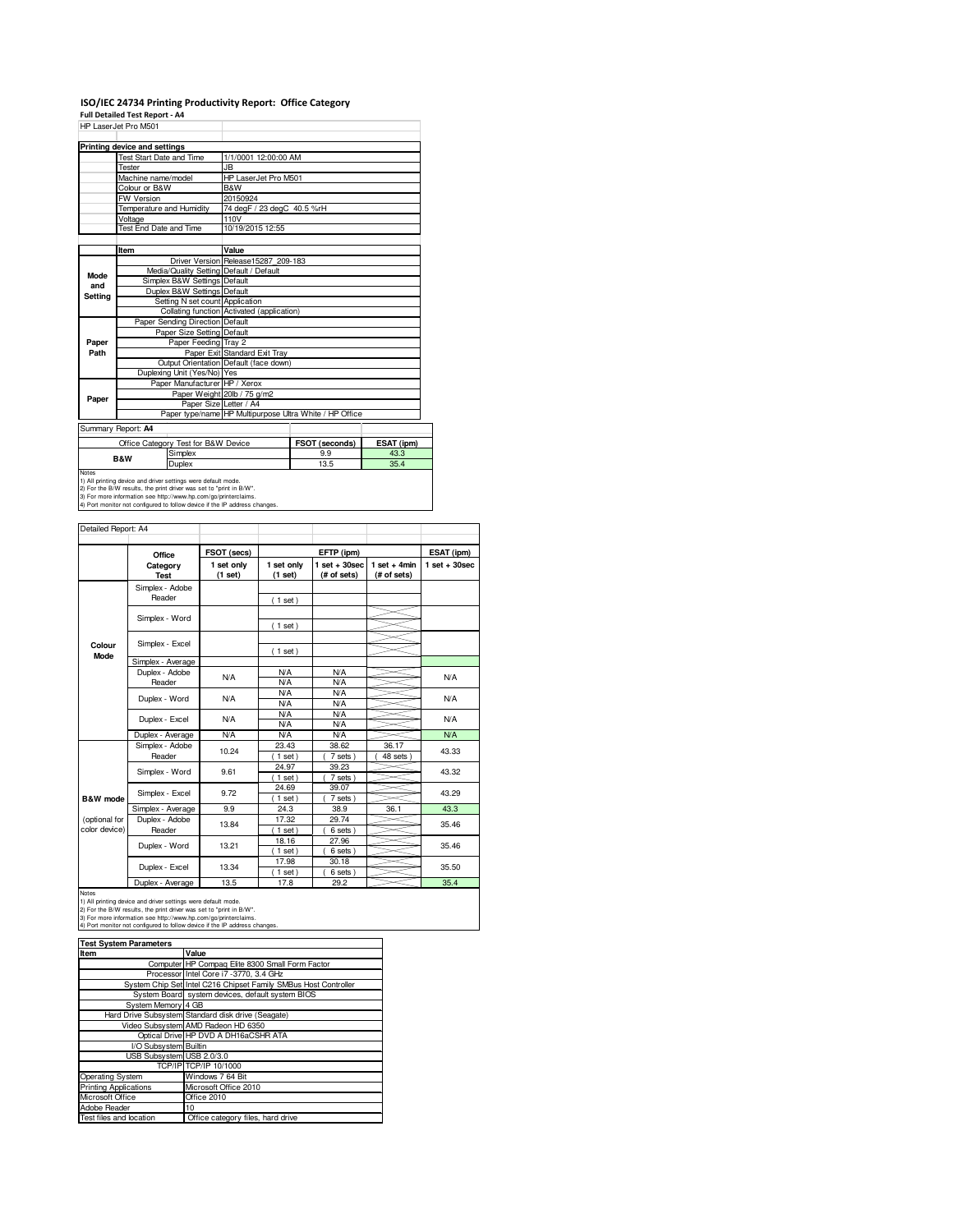#### **ISO/IEC 24734 Printing Productivity Report: Office Category**

**Feature Performance Full Report - 'Office Feature Performance Test - A5** HP LaserJet Pro M501

|         | HP LaserJet Pro M50T                    |                                                         |
|---------|-----------------------------------------|---------------------------------------------------------|
|         |                                         |                                                         |
|         | Printing device and settings            |                                                         |
|         | Test Start Date and Time                | 1/1/0001 12:00:00 AM                                    |
|         | Tester                                  | JB.                                                     |
|         | Machine name/model                      | HP LaserJet Pro M501                                    |
|         | Colour or B&W                           | B&W                                                     |
|         | <b>FW Version</b>                       | 20150924                                                |
|         | Temperature and Humidity                | 74 degF / 23 degC 40.5 %rH                              |
|         | Voltage                                 | 110V                                                    |
|         | Test End Date and Time                  | 10/19/2015 12:55                                        |
|         |                                         |                                                         |
|         | Item                                    | Value                                                   |
|         |                                         | Driver Version Release15287 209-183                     |
| Mode    | Media/Quality Setting Default / Default |                                                         |
| and     | Simplex B&W Settings Default            |                                                         |
| Setting | Duplex B&W Settings Default             |                                                         |
|         | Setting N set count Application         |                                                         |
|         |                                         | Collating function Activated (application)              |
|         | Paper Sending Direction Default         |                                                         |
|         | Paper Size Setting Default              |                                                         |
| Paper   | Paper Feeding Tray 2                    |                                                         |
| Path    |                                         | Paper Exit Standard Exit Tray                           |
|         |                                         | Output Orientation Default (face down)                  |
|         | Duplexing Unit (Yes/No) Yes             |                                                         |
|         | Paper Manufacturer HP / Xerox           |                                                         |
| Paper   |                                         | Paper Weight 20lb / 75 g/m2                             |
|         | Paper Size Letter / A4                  |                                                         |
|         |                                         | Paper type/name HP Multipurpose Ultra White / HP Office |

#### **ISO Print Productivity Report: Feature Performance Test Summary**

|                                           |         | <b>Feature Performance Ratio</b> |                                      |  |
|-------------------------------------------|---------|----------------------------------|--------------------------------------|--|
| <b>Printing Modes</b>                     |         |                                  | А5                                   |  |
| (Feature Adobe Reader - Office test file) |         | FSOT (base)<br>FSOT (feature)    | <b>ESAT (feature)</b><br>ESAT (base) |  |
| A5 Landscape Feed - Colour                | Simplex | <b>N/A</b>                       | <b>N/A</b>                           |  |
| A5 Portrait Feed - Colour                 | Simplex | <b>N/A</b>                       | <b>N/A</b>                           |  |
| A5 Landscape Feed - B/W                   | Simplex | 181%                             | 152%                                 |  |
| A5 Portrait Feed - B/W                    | Simplex | N <sub>S</sub>                   | N <sub>S</sub>                       |  |

Notes<br>1) All printing device and driver settings were default mode.<br>2) Test conducted with 8-paper Office Feature Performance file.<br>3) For more information see http://www.hp.com/go/printerclaims.<br>4) Port monitor not config

| <b>Printing Modes</b><br>Feature Adobe Reader - Office | <b>Base Printing</b><br>Mode |                     | <b>Feature Performance</b> |                                 |                                      |                                       |  |
|--------------------------------------------------------|------------------------------|---------------------|----------------------------|---------------------------------|--------------------------------------|---------------------------------------|--|
| test file (8-page)                                     |                              |                     | <b>A5</b>                  |                                 |                                      |                                       |  |
|                                                        | <b>FSOT</b><br>Base          | <b>ESAT</b><br>Base | 1 set<br>FSOT (secs)       | $1$ set $+30$ sec<br>ESAT (ipm) | FSOT (base)<br><b>FSOT (feature)</b> | <b>IESAT (feature)</b><br>ESAT (base) |  |
| Simplex A5 Landscape Feed - Colour                     | <b>N/A</b>                   | <b>N/A</b>          | <b>N/A</b>                 | <b>N/A</b>                      | <b>N/A</b>                           | <b>N/A</b>                            |  |
| Simplex A5 Portrait Feed - Colour                      | <b>N/A</b>                   | N/A                 | <b>N/A</b>                 | <b>N/A</b>                      | <b>N/A</b>                           | <b>N/A</b>                            |  |
| Simplex A5 Landscape Feed - B/W                        | 21.78                        | 43.33               | 12.09                      | 66.0                            | 181%                                 | 152%                                  |  |
| Simplex A5 Portrait Feed - B/W                         | N/S                          | N <sub>S</sub>      | N <sub>S</sub>             | N <sub>S</sub>                  | N <sub>S</sub>                       | N <sub>S</sub>                        |  |

Notes<br>1) All printing device and driver settings were default mode.<br>2) Test conducted with 8-paper Office Feature Performance file<br>3) For more information see http://www.hp.com/go/printerclaims.<br>4) Port monitor not configu

|                | <b>Test System Parameters</b> |                                                                 |
|----------------|-------------------------------|-----------------------------------------------------------------|
|                | Item                          | Value                                                           |
|                |                               | Computer HP Compag Elite 8300 Small Form Factor                 |
|                |                               | Processor Intel Core i7 -3770, 3.4 GHz                          |
|                |                               | System Chip Set Intel C216 Chipset Family SMBus Host Controller |
|                |                               | System Board system devices, default system BIOS                |
| <b>Test</b>    | System Memory 4 GB            |                                                                 |
| System         |                               | Hard Drive Subsystem Standard disk drive (Seagate)              |
|                |                               | Video Subsystem AMD Radeon HD 6350                              |
|                |                               | Optical Drive HP DVD A DH16aCSHR ATA                            |
|                | I/O Subsystem Builtin         |                                                                 |
|                | USB Subsystem USB 2.0/3.0     |                                                                 |
| V <sub>O</sub> |                               | TCP/IP TCP/IP 10/1000                                           |
|                | Operating System              | Windows 7 64 Bit                                                |
|                | <b>Printing Applications</b>  | Microsoft Office 2010                                           |
|                | Software Microsoft Office     | Office 2010                                                     |
|                | Adobe Reader                  | 10                                                              |
|                | Test files and location       | Office category files, hard drive                               |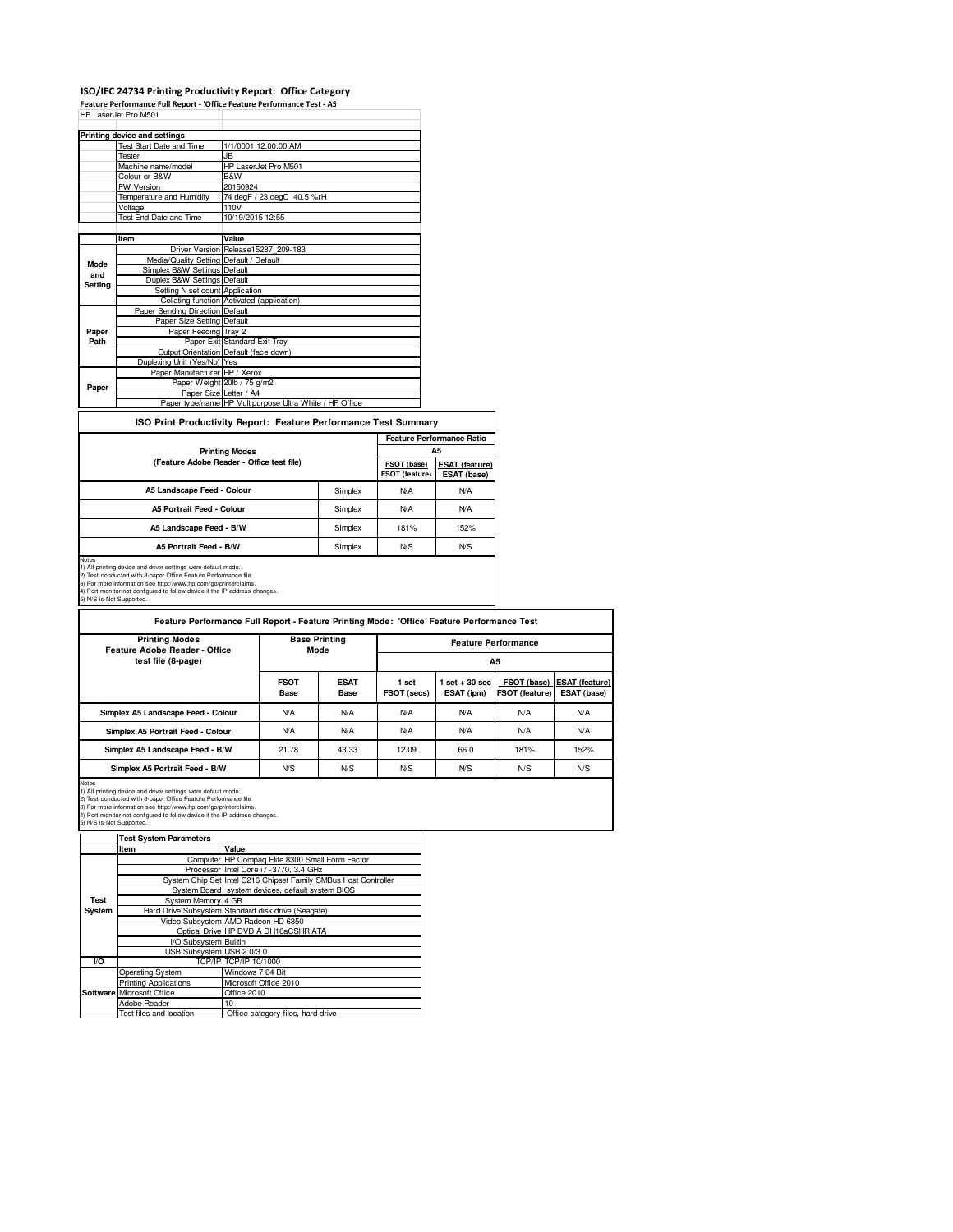## **ISO/IEC 17629 First Print Out Time Report: Office Category Full Detailed Test Report - LETTER**

|                      | . |  |
|----------------------|---|--|
| HP LaserJet Pro M501 |   |  |

|                                            | Printing device and settings    |                                |  |  |
|--------------------------------------------|---------------------------------|--------------------------------|--|--|
|                                            | <b>Test Start Date and Time</b> | 1/1/0001 12:00:00 AM           |  |  |
|                                            | Tester                          | JB                             |  |  |
|                                            | Machine name/model              | HP LaserJet Pro M501           |  |  |
|                                            | Colour or B&W                   | B&W                            |  |  |
|                                            | FW Version                      | 20150924                       |  |  |
|                                            | Configuration (options)         | Default                        |  |  |
|                                            | Controller                      | 11803                          |  |  |
|                                            | Printing device page count      | Not Specified                  |  |  |
| Printing supplies page count Not Specified |                                 |                                |  |  |
|                                            | Temperature and Humidity        | 74 degF / 23 degC 40.5 %rH     |  |  |
|                                            | Voltage                         | 110V                           |  |  |
|                                            | Test End Date and Time          | 10/20/2015 7:29                |  |  |
|                                            |                                 |                                |  |  |
|                                            | Item                            | Value                          |  |  |
| Mode                                       | PDL and driver version          | Release15287 209-183           |  |  |
| and                                        | Print Quality mode              | default                        |  |  |
|                                            | <b>B&amp;W</b> settings         | default                        |  |  |
| Setting                                    | Paper feed orientation          | Short Edge                     |  |  |
|                                            | Paper type setting              | default                        |  |  |
| Paper                                      | Paper feeding                   | Standard cassette              |  |  |
|                                            | Paper exit                      | Standard exit tray             |  |  |
| Paper Path                                 | Output orientation              | default (face up or face down) |  |  |

**ISO First Page Out Time Summary Report: Office Category**

| Summary Report: Letter                                                                                                                                                                                                                                                                                                                                         |               |                                  |  |  |  |
|----------------------------------------------------------------------------------------------------------------------------------------------------------------------------------------------------------------------------------------------------------------------------------------------------------------------------------------------------------------|---------------|----------------------------------|--|--|--|
|                                                                                                                                                                                                                                                                                                                                                                |               | <b>FPOT from Ready (seconds)</b> |  |  |  |
| <b>B&amp;W</b>                                                                                                                                                                                                                                                                                                                                                 | Simplex       | 5.63                             |  |  |  |
|                                                                                                                                                                                                                                                                                                                                                                | <b>Duplex</b> | 11.86                            |  |  |  |
| Notes<br>1) All printing device and driver settings were default mode.<br>2) For the B/W results, the print driver was set to "print in B/W".<br>3) For more information see http://www.hp.com/go/printerclaims.<br>4) Port monitor not configured to follow device if the IP address changes.<br>5) Page counts were collected after completion of the tests. |               |                                  |  |  |  |

|                                | ISO First Page Out Time Report: Office Category                                                                                                                                                                                                                                                                                                                                                          |                           |                            |                              |                            |                    |            |
|--------------------------------|----------------------------------------------------------------------------------------------------------------------------------------------------------------------------------------------------------------------------------------------------------------------------------------------------------------------------------------------------------------------------------------------------------|---------------------------|----------------------------|------------------------------|----------------------------|--------------------|------------|
| <b>Detailed Report: LETTER</b> |                                                                                                                                                                                                                                                                                                                                                                                                          | Word<br>(seconds)         | Excel<br>(seconds)         | Adobe<br>Reader<br>(seconds) | Average<br>(seconds)       | <b>Delay Time</b>  |            |
|                                | FPOT from Ready - Simplex                                                                                                                                                                                                                                                                                                                                                                                |                           |                            |                              |                            |                    |            |
|                                | FPOT from Ready - Duplex                                                                                                                                                                                                                                                                                                                                                                                 |                           |                            |                              |                            |                    |            |
| <b>Color Mode</b>              | FPOT from Sleep - Simplex                                                                                                                                                                                                                                                                                                                                                                                |                           |                            | <b>N/A</b>                   |                            |                    |            |
|                                | Recovery Time                                                                                                                                                                                                                                                                                                                                                                                            |                           |                            |                              |                            |                    |            |
|                                | FPOT from Off - Simplex                                                                                                                                                                                                                                                                                                                                                                                  |                           |                            |                              |                            |                    |            |
|                                | Warm-up Time                                                                                                                                                                                                                                                                                                                                                                                             |                           |                            |                              |                            |                    |            |
|                                | FPOT from Ready - Simplex                                                                                                                                                                                                                                                                                                                                                                                | 5.40                      | 5.51                       | 5.98                         | 5.63                       | 49 Seconds         |            |
|                                | FPOT from Ready - Duplex                                                                                                                                                                                                                                                                                                                                                                                 | 10.74                     | 10.15                      | 14.67                        | 11.86                      | 49 Seconds         |            |
| <b>B&amp;W Mode</b>            | FPOT from Sleep - Simplex                                                                                                                                                                                                                                                                                                                                                                                |                           |                            | 7.29                         |                            | 65 Minutes         |            |
|                                | Recovery Time                                                                                                                                                                                                                                                                                                                                                                                            |                           |                            | 1.3                          |                            |                    |            |
|                                | FPOT from Off - Simplex                                                                                                                                                                                                                                                                                                                                                                                  |                           |                            | 44.10                        |                            |                    |            |
|                                | Warm-up Time                                                                                                                                                                                                                                                                                                                                                                                             |                           |                            | 38.13                        |                            |                    |            |
| Notes                          | 1) All printing device and driver settings were default mode.<br>2) For the B/W results, the print driver was set to "print in B/W".<br>3) For more information see http://www.hp.com/go/printerclaims.<br>4) Port monitor not configured to follow device if the IP address changes.<br>5) Page counts were collected after completion of the tests.<br>6) Details for FPOT from Sleep are shown below. |                           |                            |                              |                            |                    |            |
| <b>HP Data Table</b>           |                                                                                                                                                                                                                                                                                                                                                                                                          |                           |                            |                              |                            |                    |            |
| <b>Detailed Report: LETTER</b> |                                                                                                                                                                                                                                                                                                                                                                                                          |                           |                            |                              |                            |                    |            |
|                                |                                                                                                                                                                                                                                                                                                                                                                                                          | <b>FPOT Avg</b><br>(secs) | FPOT (secs)<br>Iteration 1 | FPOT (secs)<br>Iteration 2   | FPOT (secs)<br>Iteration 3 | <b>Application</b> | Delay Time |
|                                | FPOT from Sleep                                                                                                                                                                                                                                                                                                                                                                                          | <b>N/A</b>                | <b>N/A</b>                 | N/A                          | <b>N/A</b>                 | Adobe Reader       |            |
| <b>Color Mode</b>              | FPOT from Sleep (60 minutes)<br>HP/Non ISO Test                                                                                                                                                                                                                                                                                                                                                          | <b>N/A</b>                | <b>N/A</b>                 | <b>N/A</b>                   | <b>N/A</b>                 | Adobe Reader       |            |
|                                |                                                                                                                                                                                                                                                                                                                                                                                                          |                           |                            |                              |                            |                    |            |
| <b>B&amp;W Mode</b>            | FPOT from Sleep                                                                                                                                                                                                                                                                                                                                                                                          | 7.29                      | 7.16                       | 7.42                         | <b>N/A</b>                 | Adobe Reader       | 65 Minutes |

1) All printing device and driver settings were default mode.<br>2) For the B/W results, the print driver was set to "print in B/W".<br>3 DLP includes detailed iterations as data measurements may vary run to run.

|                                  | <b>Test System Parameters</b> |                                                       |  |  |  |  |
|----------------------------------|-------------------------------|-------------------------------------------------------|--|--|--|--|
|                                  | Item                          | Value                                                 |  |  |  |  |
|                                  | Computer                      | HP Compag Elite 8300 Small Form Factor                |  |  |  |  |
|                                  | Processor                     | Intel Core i7 -3770, 3.4 GHz                          |  |  |  |  |
|                                  | <b>System Chip Set</b>        | Intel C216 Chipset Family SMBus Host Controller       |  |  |  |  |
|                                  | System Board                  | system devices, default system BIOS                   |  |  |  |  |
| System Memory<br>Test            |                               | 4 GB                                                  |  |  |  |  |
| System                           | <b>Hard Drive Subsystem</b>   | Standard disk drive (Seagate)                         |  |  |  |  |
|                                  | Video Subsystem               | AMD Radeon HD 6350                                    |  |  |  |  |
|                                  | Optical Drive                 | HP DVD A DH16aCSHR ATA                                |  |  |  |  |
|                                  | I/O Subsystem                 | Builtin                                               |  |  |  |  |
|                                  | <b>USB Subsystem</b>          | USB 2.0/3.0                                           |  |  |  |  |
| Printing<br>Device<br>Connection | TCP/IP                        | 10/1000                                               |  |  |  |  |
|                                  | Operating System              | Windows 7 Business/Ultimate, 64 bit, Build 7601, SP 1 |  |  |  |  |
|                                  |                               | Microsoft Office 2010 SP2                             |  |  |  |  |
| Software                         | <b>Printing Applications</b>  | Adobe Reader 10.1.4                                   |  |  |  |  |
|                                  | <b>Print Driver</b>           | Release15287 209-183                                  |  |  |  |  |

**ISO/IEC 17629 First Print Out Time Report: Office Category Full Detailed Test Report - A4**